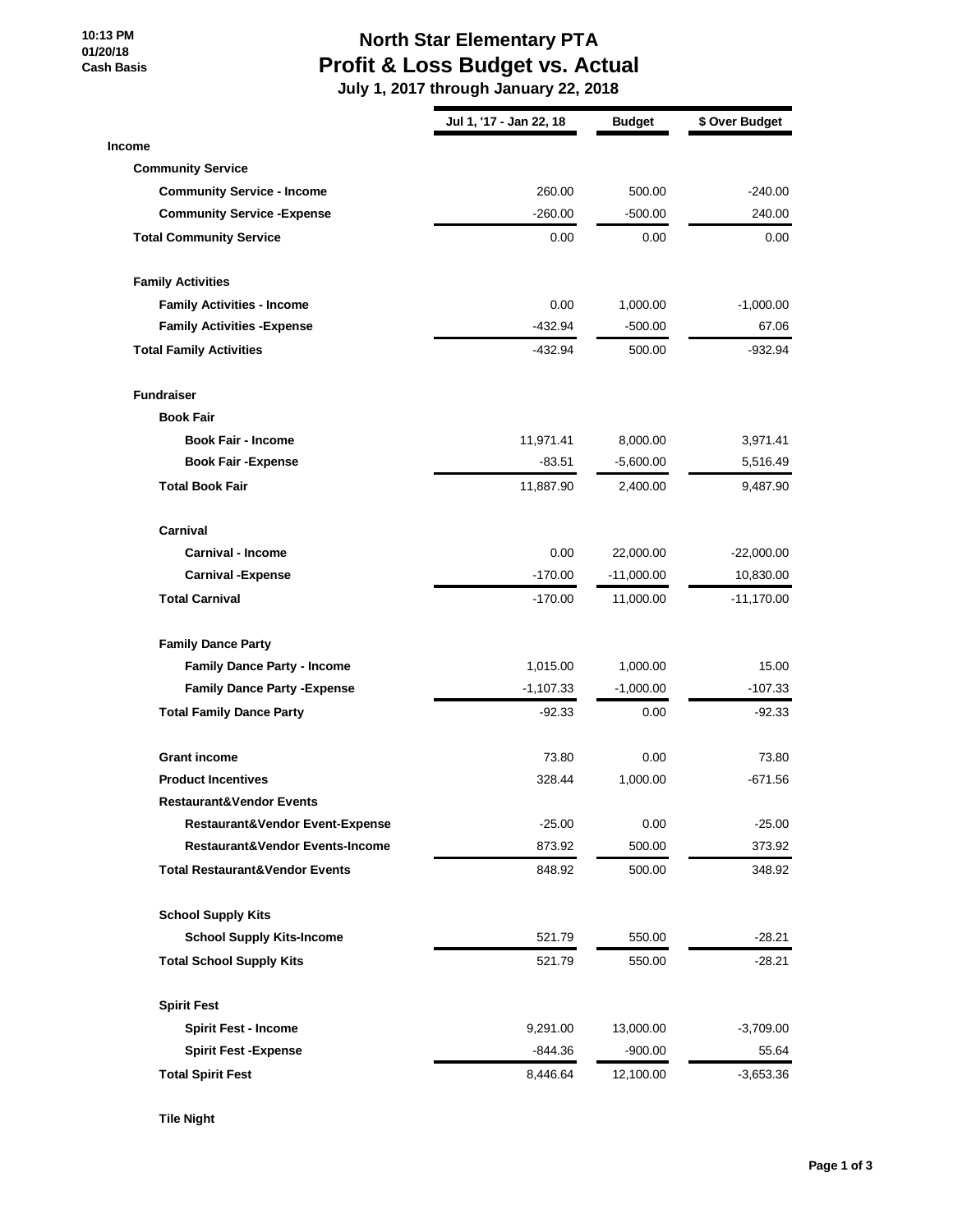## **North Star Elementary PTA Profit & Loss Budget vs. Actual**

 **July 1, 2017 through January 22, 2018**

|                                     | Jul 1, '17 - Jan 22, 18 | <b>Budget</b> | \$ Over Budget |
|-------------------------------------|-------------------------|---------------|----------------|
| <b>Tile Night - Expense</b>         | $-2,247.46$             | $-1,250.00$   | -997.46        |
| Tile Night - Income                 | 1,568.00                | 1,500.00      | 68.00          |
| <b>Total Tile Night</b>             | $-679.46$               | 250.00        | $-929.46$      |
| <b>Total Fundraiser</b>             | 21,165.70               | 27,800.00     | -6,634.30      |
| <b>Interest Income</b>              | 0.63                    | 1.00          | $-0.37$        |
| Membership                          |                         |               |                |
| <b>Membership - Income</b>          | 3,365.00                | 2,500.00      | 865.00         |
| <b>Membership - Expense</b>         | $-1,674.00$             | $-1,300.00$   | $-374.00$      |
| <b>Total Membership</b>             | 1,691.00                | 1,200.00      | 491.00         |
| <b>Spirit Wear</b>                  |                         |               |                |
| <b>Spirit Wear - Income</b>         | 3,817.75                | 6,000.00      | $-2,182.25$    |
| <b>Spirit Wear - Expense</b>        | $-1,266.45$             | $-4,600.00$   | 3,333.55       |
| <b>Total Spirit Wear</b>            | 2,551.30                | 1,400.00      | 1,151.30       |
| <b>Staff Appreciation</b>           |                         |               |                |
| <b>Staff Appreciation - Income</b>  | 1,075.00                | 1,000.00      | 75.00          |
| <b>Staff Appreciation - Expense</b> | $-1,052.73$             | $-2,105.00$   | 1,052.27       |
| <b>Total Staff Appreciation</b>     | 22.27                   | $-1,105.00$   | 1,127.27       |
| Yearbook                            |                         |               |                |
| Yearbook - Income                   | 0.00                    | 8,500.00      | -8,500.00      |
| Yearbook - Expense                  | 0.00                    | $-7,000.00$   | 7,000.00       |
| <b>Total Yearbook</b>               | 0.00                    | 1,500.00      | $-1,500.00$    |
| <b>Total Income</b>                 | 24,997.96               | 31,296.00     | $-6,298.04$    |
| <b>Expense</b>                      |                         |               |                |
| <b>Academic Competition</b>         |                         |               |                |
| <b>National Geography Bee</b>       | 145.00                  | 145.00        | 0.00           |
| <b>Science Olympiad</b>             | 0.00                    | 25.00         | $-25.00$       |
| <b>Spelling Bee</b>                 | 183.50                  | 183.50        | 0.00           |
| <b>Total Academic Competition</b>   | 328.50                  | 353.50        | $-25.00$       |
| <b>Charitable Assistance</b>        | 0.00                    | 500.00        | $-500.00$      |
| <b>Copy/Printing</b>                | 0.00                    | 500.00        | $-500.00$      |
| <b>Field Day</b>                    | 0.00                    | 250.00        | $-250.00$      |
| <b>Fifth Grade Activities</b>       | 0.00                    | 1,200.00      | $-1,200.00$    |
| <b>Garden Committee</b>             | 0.00                    | 500.00        | $-500.00$      |
| <b>Health and Wellness</b>          | 0.00                    | 200.00        | $-200.00$      |
| <b>Instructional Support</b>        | 1,420.25                | 2,500.00      | $-1,079.75$    |
| Insurance                           | 215.00                  | 215.00        | 0.00           |